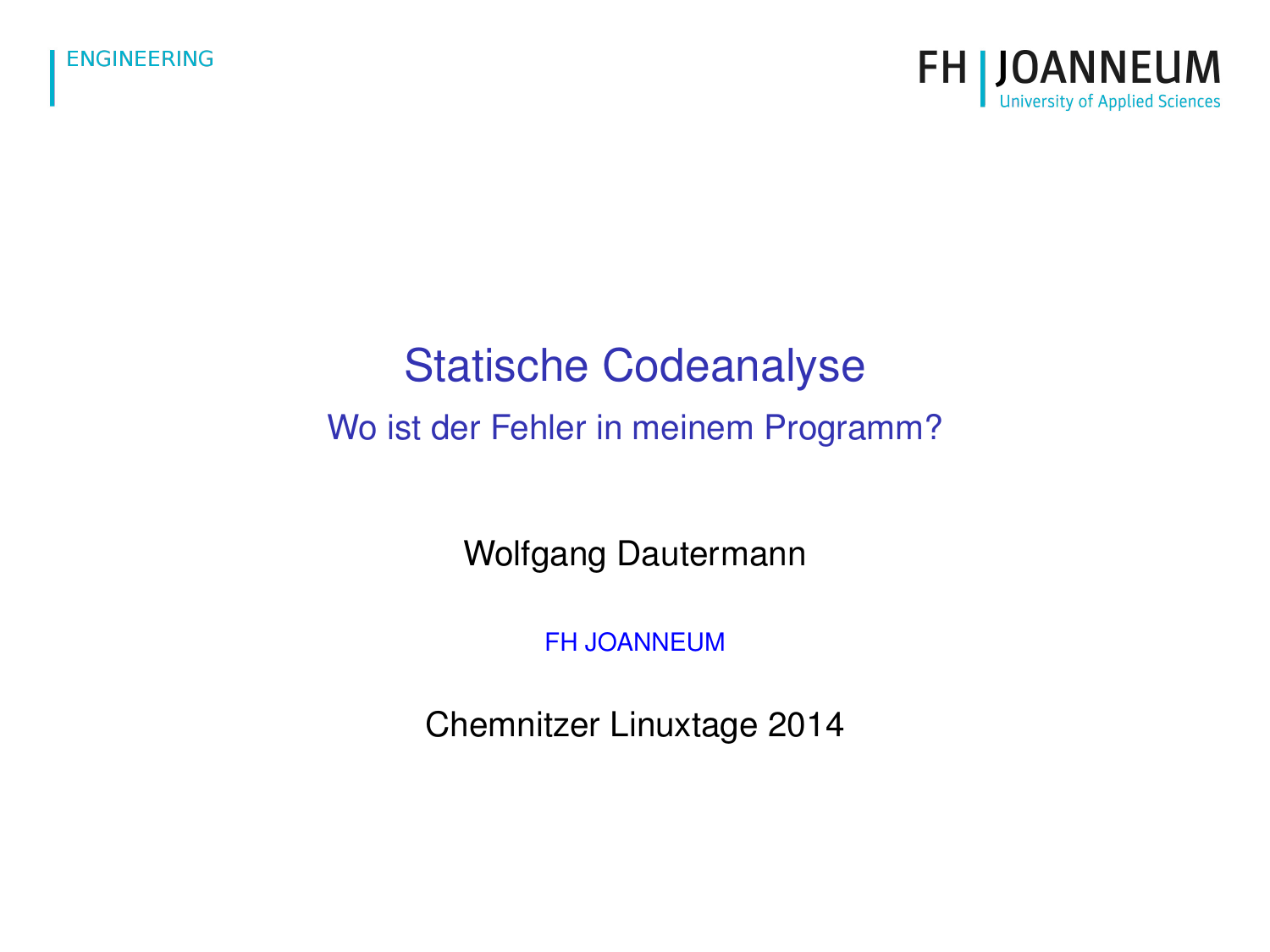

## Statische Codeanalyse

Analyse durch Inspektion des Sourcecodes – keine Programmausführung

- [Lint:](https://de.wikipedia.org/wiki/Lint_%28Programmierwerkzeug%29) 1979 entwickelt
- Ausgleich der Schwächen von Compilern
- Open Source: Splint (Secure Programming Lint, <http://www.splint.org/>)
- $\blacksquare$  (+ etliche ähnliche Tools für div. Programmiersprachen...)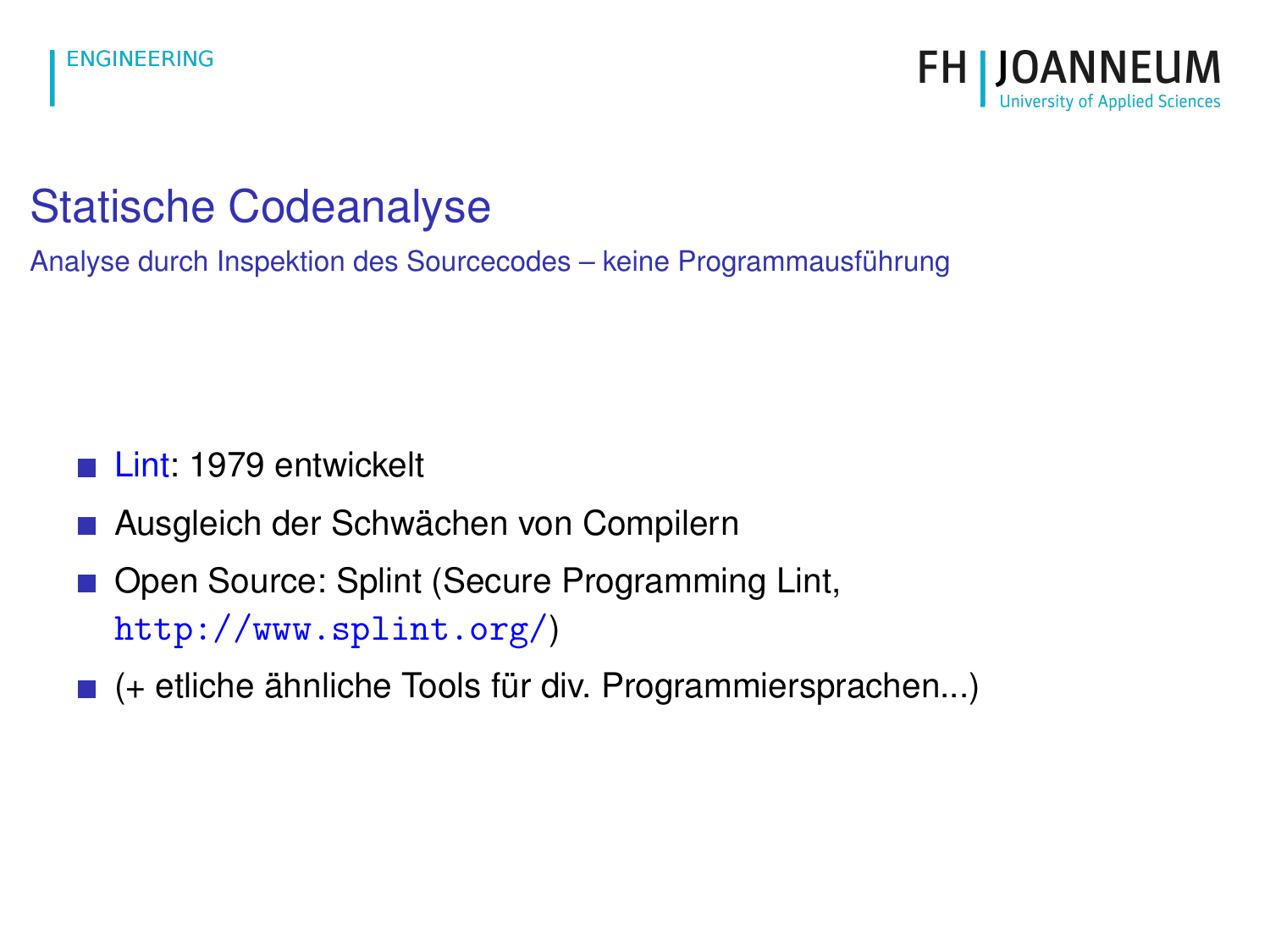

## Compiler haben Schwächen?

...ich benutze eh brav die Option -Wall

Welche Fehler sind in folgendem Programm?

```
#include <stdio.h>
int main(int argc, char * argv[])
{
        if (argc = 10+1) {
                printf("10 Argumente!\n");
        }
        return 0;
        printf("Programm beendet\n");
}
```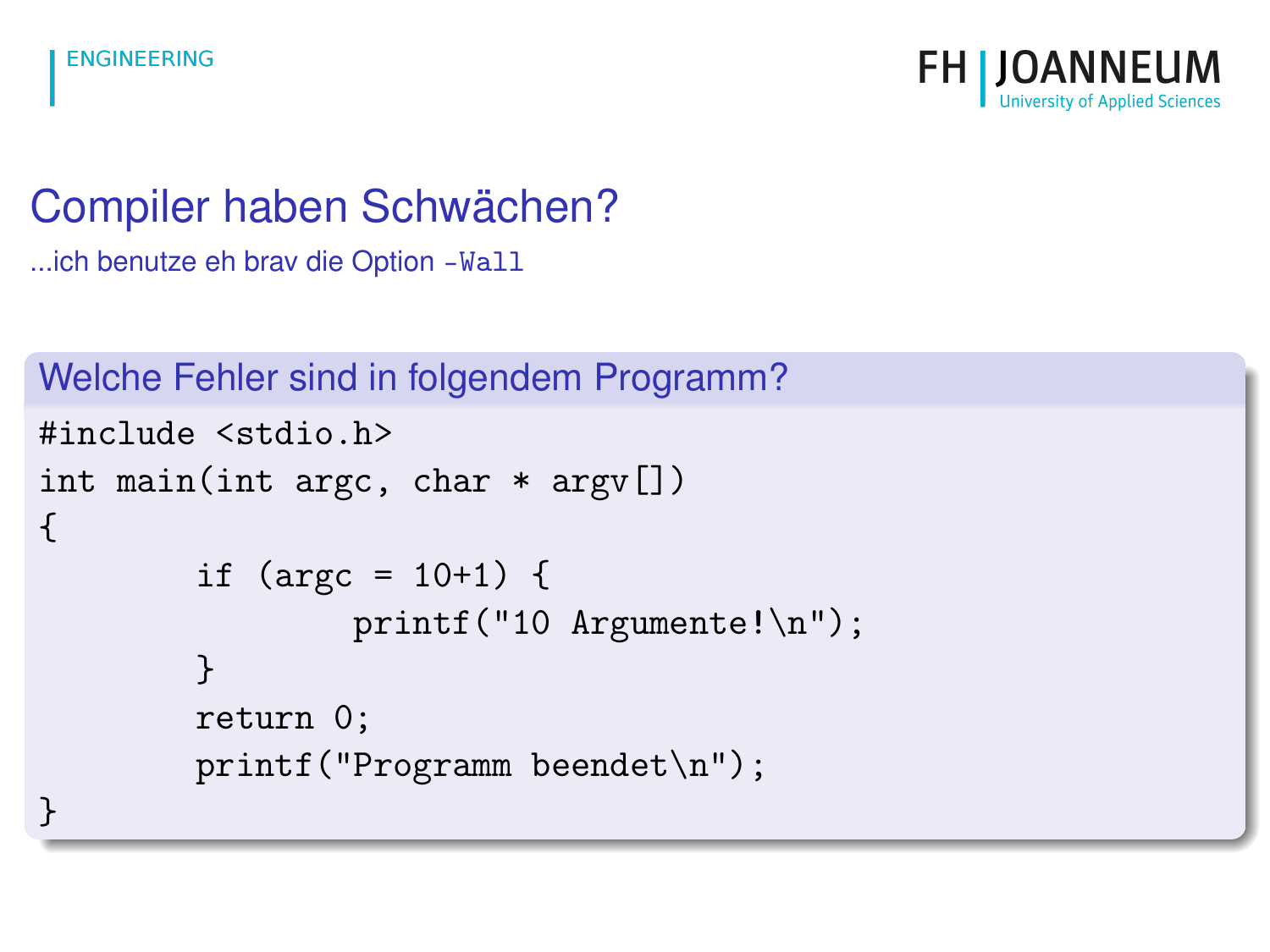

# Wir compilieren unser Programm...

- gcc main.c
- gcc -Wall main.c
- gcc -Wall -Wextra main.c
- clang main.c
- /opt/open64/bin/opencc main.c
- /opt/open64/bin/opencc -Wall main.c
- /opt/oracle/solarisstudio12.3/bin/suncc main.c
- /opt/tinycc/bin/tcc main.c

Schaun wir mal, welche Fehler erkannt und gemeldet werden...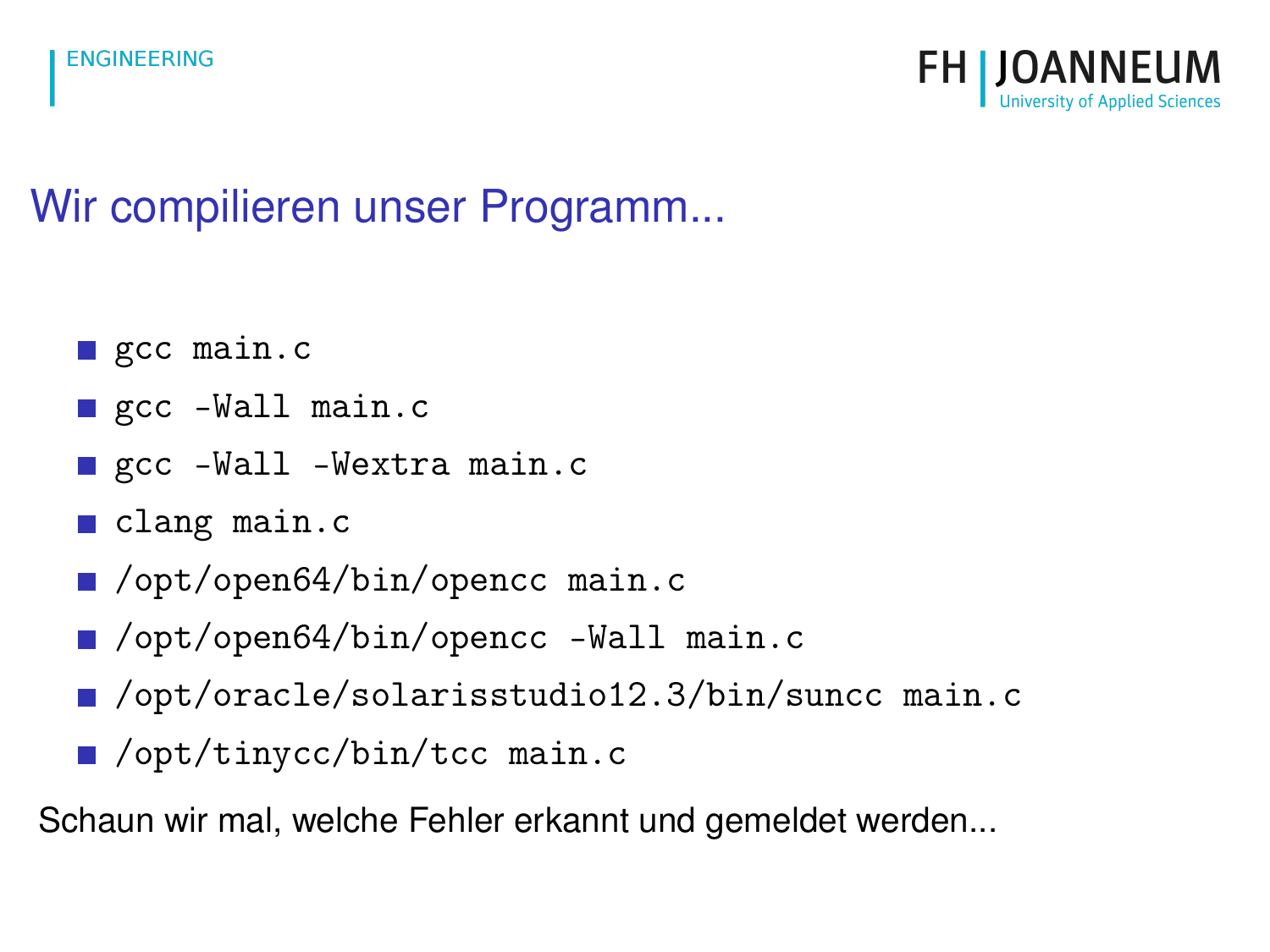

# Codechecker – splint

### **Eigenschaften**

- Syntaxfehler werden (möglicherweise) nicht erkannt (Das ist Compiler-Aufgabe)
- (syntaktisch richtige) fehlerhafte Programmkonstrukte werden erkannt.
- **lesbare** Fehlermeldungen und Verbesserungsvorschläge.
- Zusätzliche Steuerungsmöglichkeiten über Kommandozeilenparameter und spezielle Kommentare (Annotations)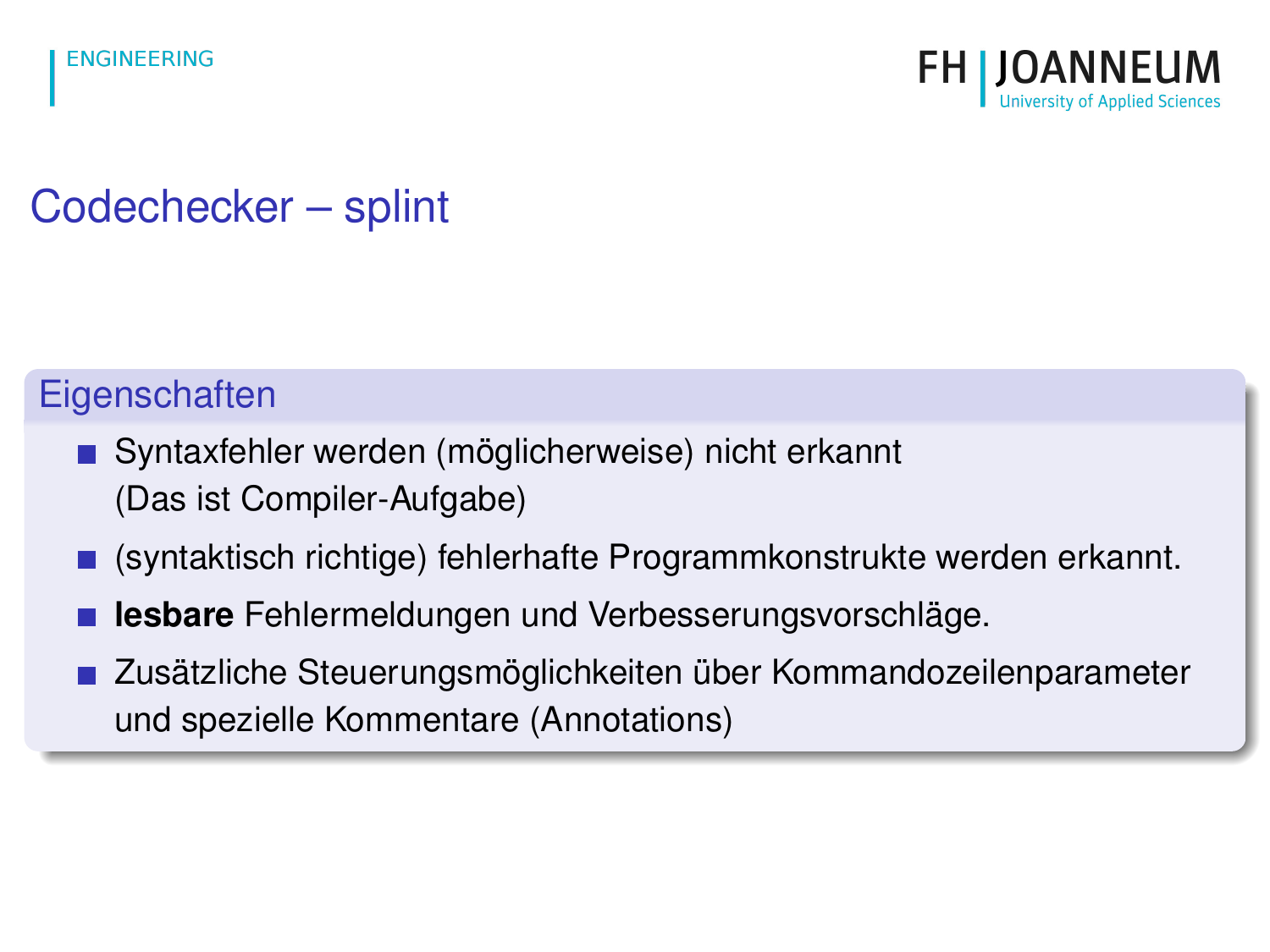

### splint - Codechecker

### splint main.c

\$ splint main.c Splint 3.1.2 --- 16 Jul 2012

main.c: (in function main) main.c:4:6: Test expression for if is assignment expression:  $\text{area} = 10 + 1$ The condition test is an assignment expression. Probably, you mean to use  $=$ instead of =. If an assignment is intended, add an extra parentheses nesting  $(e.g., if ((a = b))...)$  to suppress this message. (Use -predassign to inhibit warning)

main.c:4:6: Test expression for if not boolean, type int:  $\arg c = 10 + 1$ Test expression type is not boolean or int. (Use -predboolint to inhibit warning)

main.c:8:2: Unreachable code: printf("Programm...

This code will never be reached on any possible execution. (Use -unreachable to inhibit warning)

main.c:2:27: Parameter argv not used

A function parameter is not used in the body of the function. If the argument is needed for type compatibility or future plans, use /\*@unused@\*/ in the argument declaration. (Use -paramuse to inhibit warning)

Finished checking --- 4 code warnings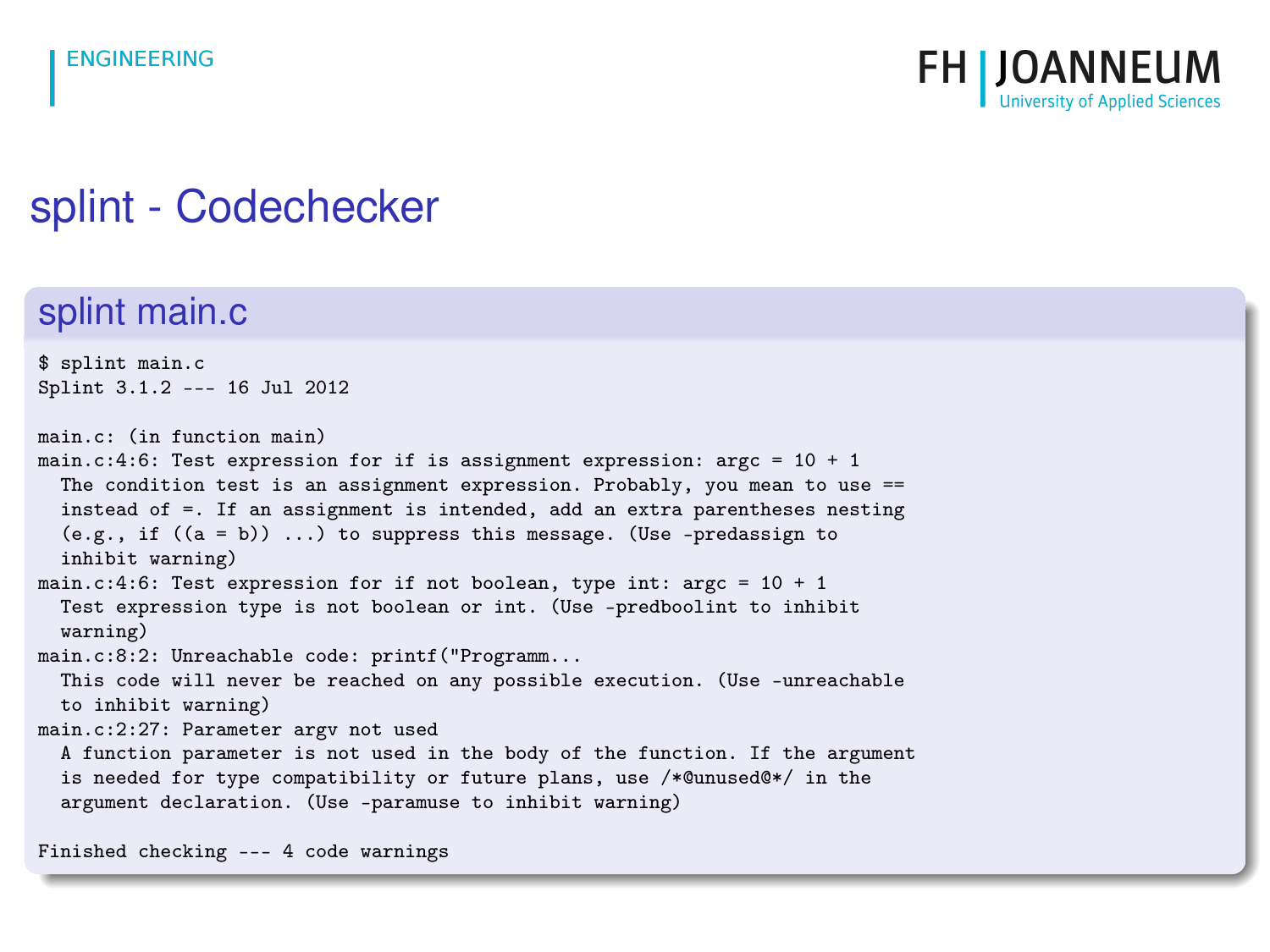

splint - Codechecker

### Optionen von Splint

- splint --help
- splint --help ...
- **Härtegrade:**

```
splint --weak / --standard / --checks / --strict
```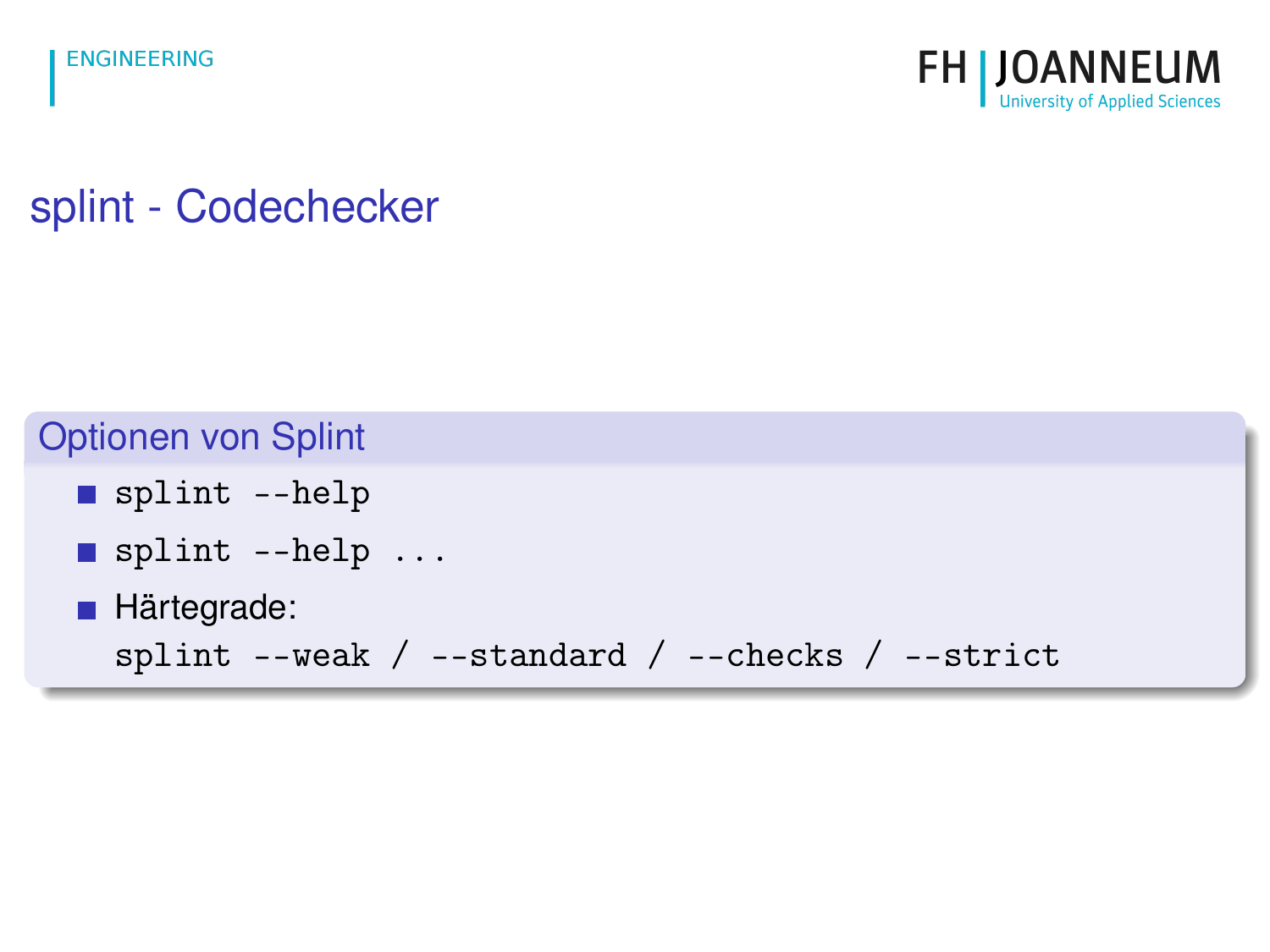

## Weiterer C/C++ Codechecker: cppcheck <http://cppcheck.sourceforge.net/>

- cppcheck --enable=all main.c
- **Prüft ggf. auch alle möglichen #define-Kombinationen**
- cppcheck --enable=all / warning / style / performance / portability / information / unusedFunction / missingInclude
- $\blacksquare$  Report auch als XML möglich: cppcheck --enable=all --xml [sources] 2>report.xml
- ... und Webseite erzeugen: cppcheck-htmlreport --file=report.xml --report=reportdir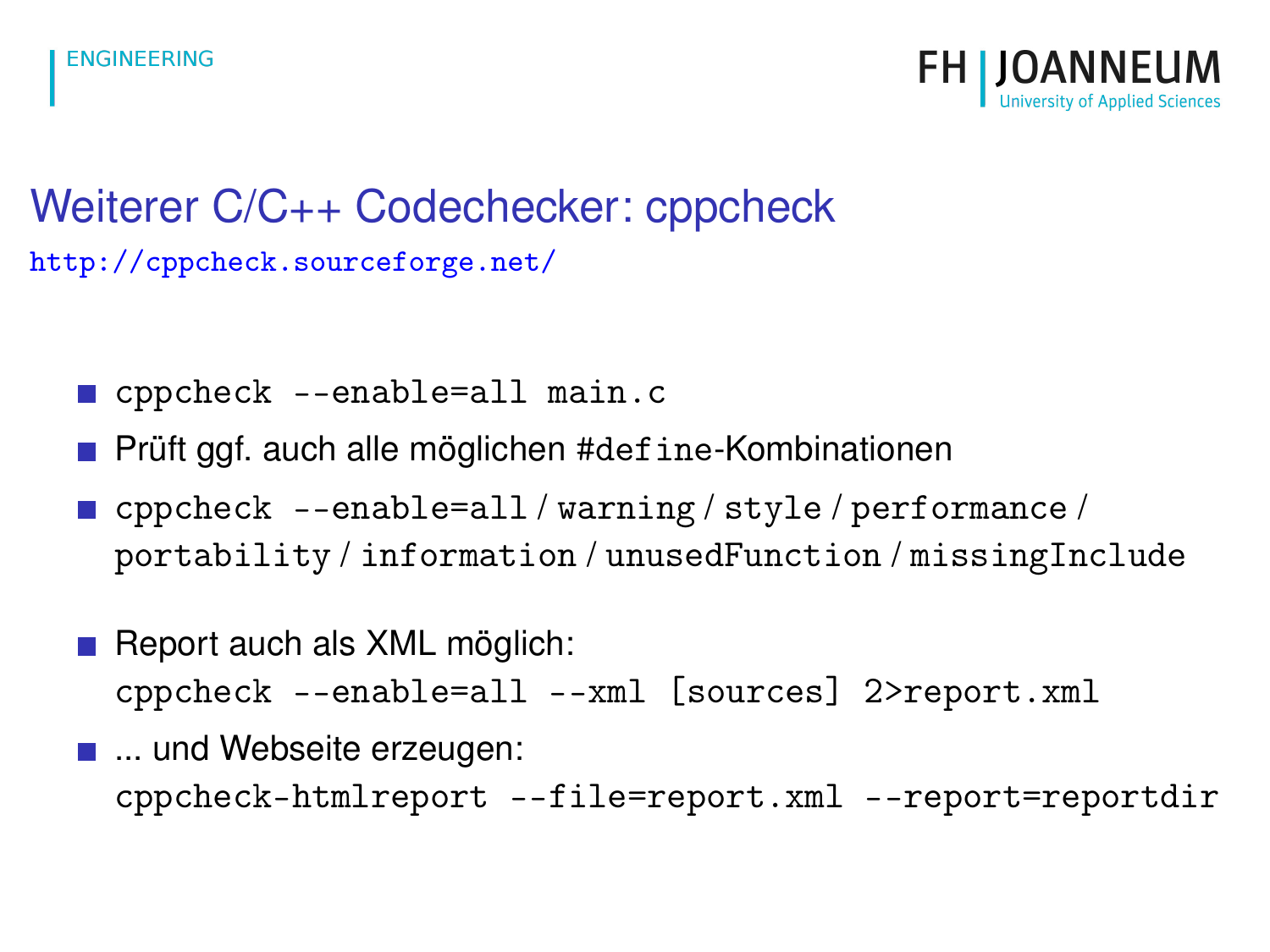

### perlcritic ...als Webservice: <http://perlcritic.com>

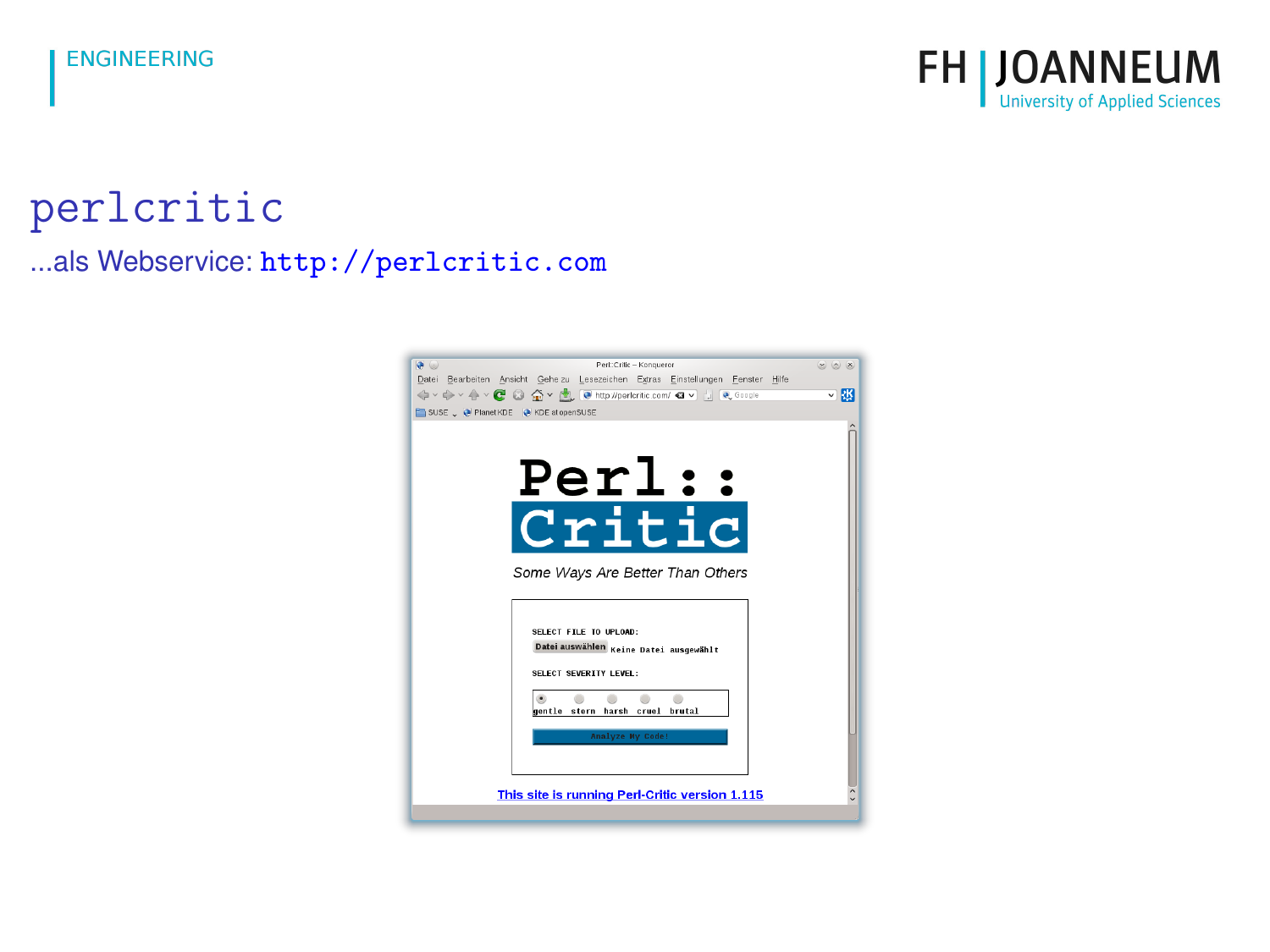

perlcritic ...auf der Kommandozeile

```
perlcritic [--brutal | --cruel | --harsh | --stern | --gentle] test.pl
perlcritic --list-themes
perlcritic --theme=xxxx test.pl
```
spezielle Kommentare

perl-befehl; ## no critic

## no critic

befehle...

## do critic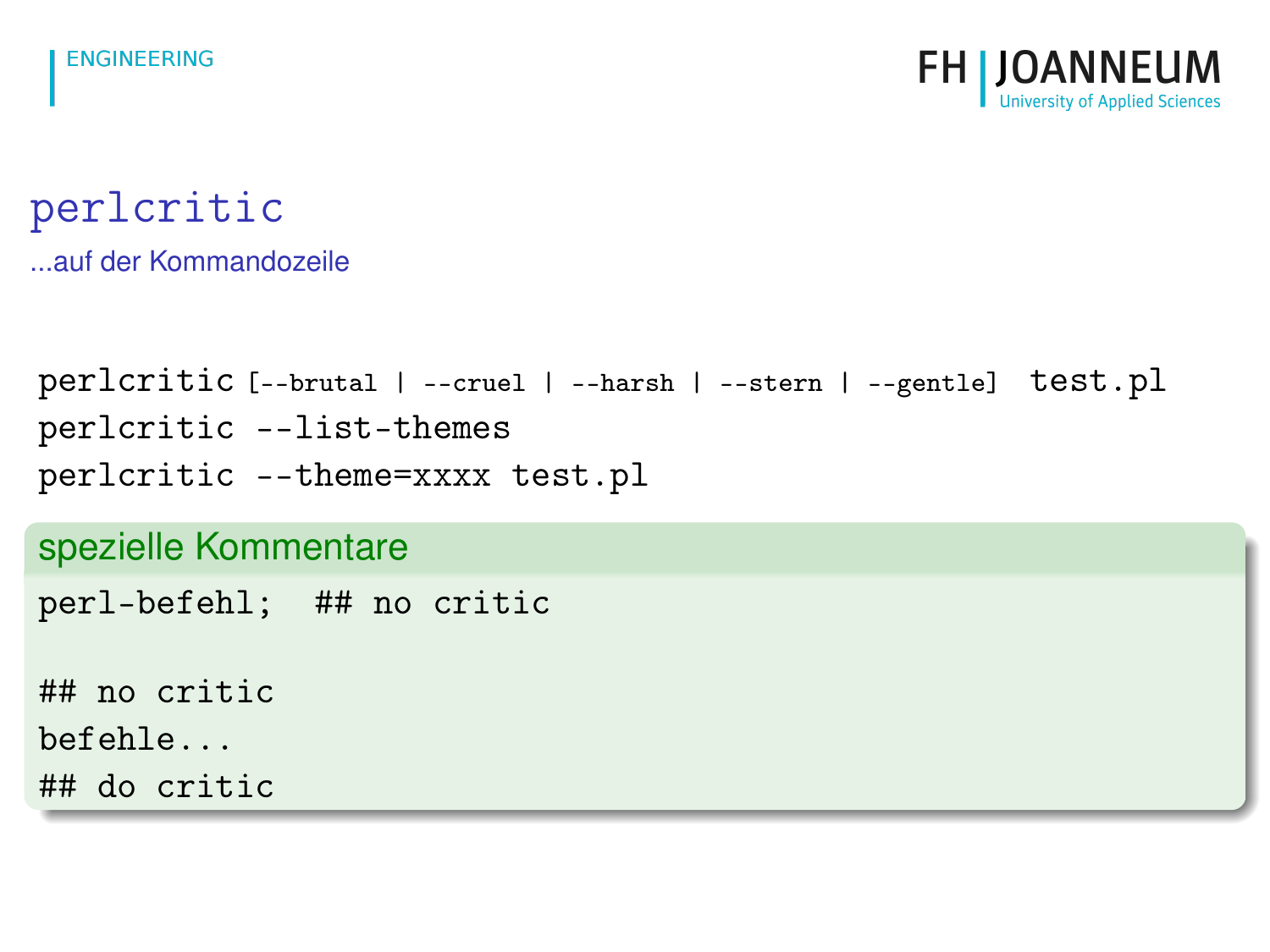

# Shell



- Online Shellcheck: <http://www.shellcheck.net/> (auch als Open-Source-Tool downloadbar (geschrieben in [Haskell\)](http://de.wikipedia.org/wiki/Haskell_%28Programmiersprache%29)
- checkbashisms: Prüft auf Bash-spezialitäten<sup>1</sup> in #!/bin/sh-Skripten

<sup>1</sup> <http://mywiki.wooledge.org/Bashism>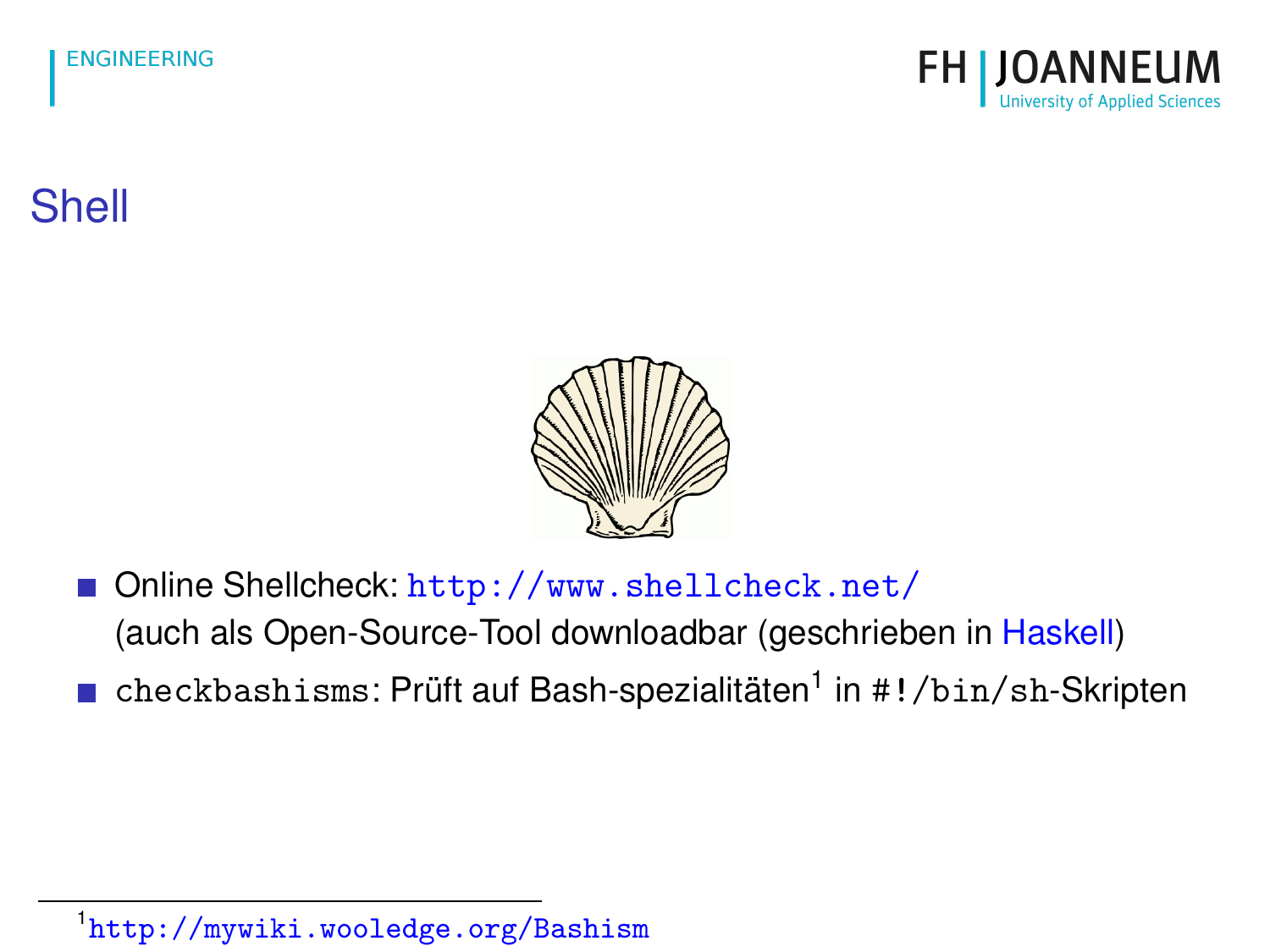

# Lint-Programme für Nicht-Programmiersprachen

- L<sup>AT</sup>E<sup>X2</sup>-Paket [nag](http://www.ctan.org/tex-archive/macros/latex/contrib/nag)
- LATEX: [chktex](http://www.ctan.org/tex-archive/support/chktex)
- RPM-Pakete: [rpmlint](http://sourceforge.net/projects/rpmlint/)
- DEB-Pakete: [lintian](http://lintian.debian.org/)

 $2$ Wobei man LATEX durchaus auch als Programmiersprache, nicht nur als Textsatzsystem ansehen kann. . .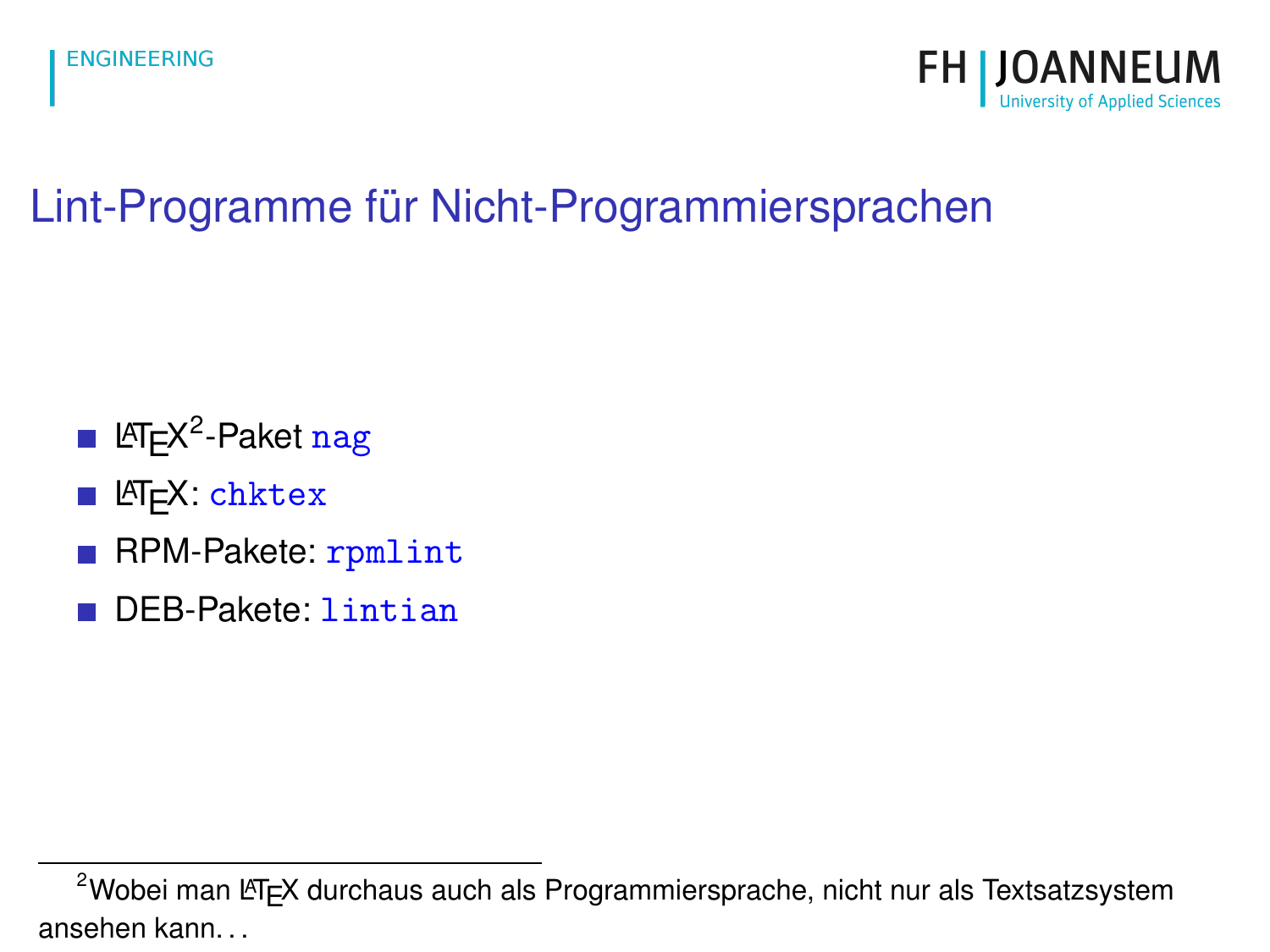

# Web & Co

- $\blacksquare$  Javascript: <http://www.jslint.com/>
- **PHP Code sniffer (phpcs):** [http://pear.php.net/package/PHP\\_CodeSniffer/](http://pear.php.net/package/PHP_CodeSniffer/) (pear install PHP\_CodeSniffer)
- (W3-HTML-Validator <http://validator.w3.org>)
- (W3-CSS-Validator <http://jigsaw.w3.org/css-validator/>)